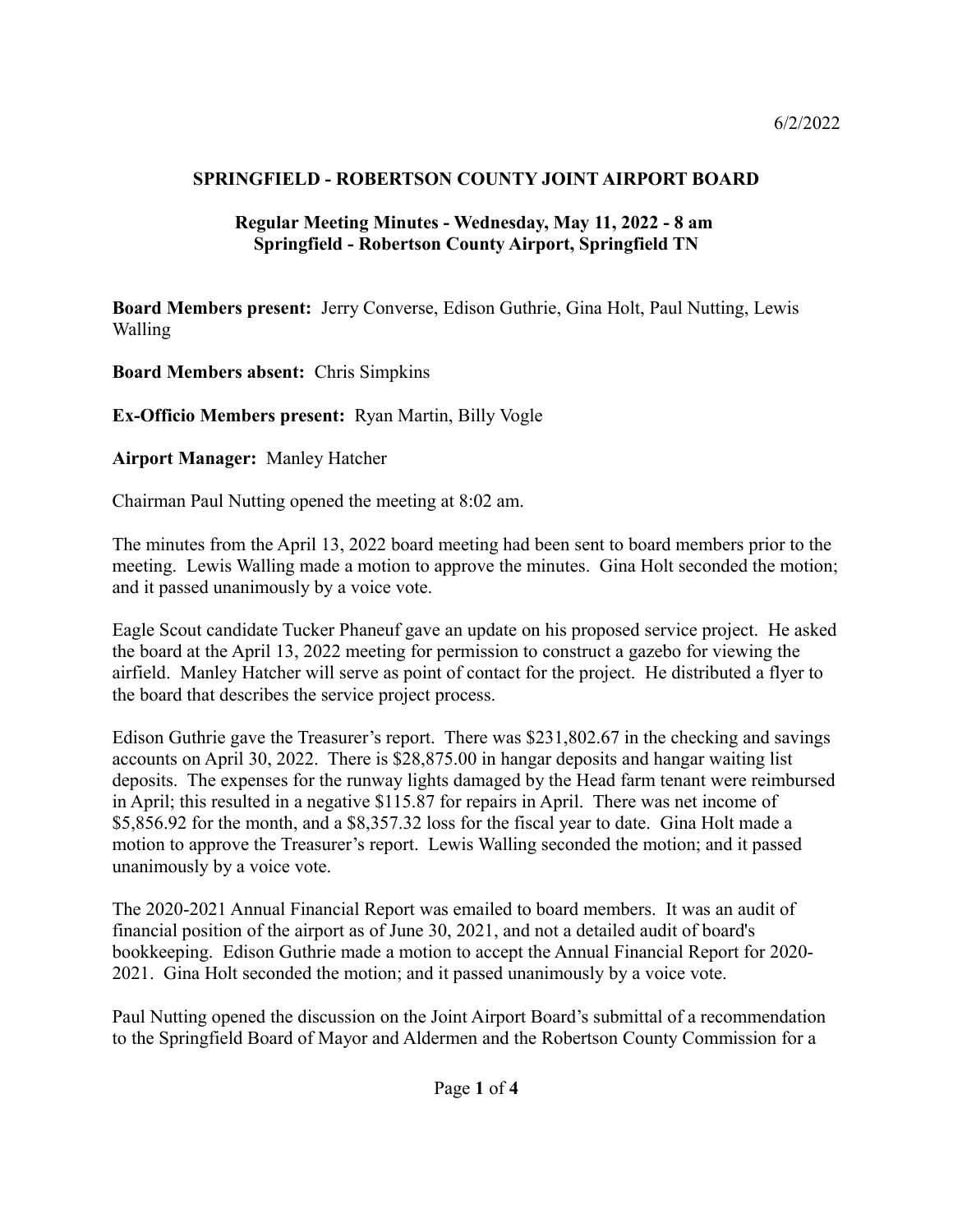person to fill the vacant City/County position on the Joint Airport Board. The following three (3) candidates submitted a resume and cover letter: Janice Wallace, Jeffrey Skiba, and Megan Baird. All three people rent airplane hangars at the airport. The board voted by secret ballot. Janice Wallace received three (3) votes, and Megan Baird received two (2) votes. Jerry Converse made a motion for the board to recommend Janice Wallace to the Springfield Board of Mayor and Aldermen and the Robertson County Commission to fill the remainder of the unexpired term of the vacant position which ends on December 31, 2023. Lewis Walling seconded the motion; and it passed unanimously by a voice vote.

The airport board purchasing policy committee met Tuesday, May 10, 2022. The committee recommended setting new levels for quotes and bids. For a purchase under \$2,500, no quotes are needed. For a purchase from \$2,500 to just under \$7,500, three verbal quotes are needed. Three written quotes are needed for a purchase from \$7,500 to under \$25,000. Any purchase \$25,000 and over requires competitive sealed bids. The committee recommended a three-part purchase order system be implemented, and no cash purchases be allowed. Purchase orders will be required for credit card purchases, but they can be combined by vendor each month if there are multiple purchases from that vendor. Lewis Walling made a motion to tentatively approve the Purchasing Policies and Procedures, as presented, with the appropriate changes recommended by the committee. Edison Guthrie seconded the motion; and it passed unanimously by a voice vote. An updated version of the document with the changes will be submitted at the June meeting for approval.

Paul Nutting reported that the airport board development committee met on May 10, 2022 with Manley Hatcher to review the bid specifications for the repair of two (2) hangar roofs. There is an approved grant in the amount of \$82,500 for hangar restoration. The Wingnuts building needs a new roof, while the roof on the Highland Rim building may only needs some repairs and tightening. Airport Manager Manley Hatcher and Lynn West will prepare bid specifications for the repairs and a bid notice will be prepared. Gina Holt made a motion to proceed with the bid specifications for a new TPO roof for the Wingnuts building, and repair of the Highland Rim building roof, using only grant funds. Edison Guthrie seconded the motion; and it passed unanimously by a voice vote.

County Attorney Clyde Richert prepared an indemnity agreement for airport board members whose signatures are required by the credit card issuer United Community Bank. The bank requires the personal signatures to be able to cancel any fraudulent purchases. This document will indemnify and hold harmless the board members and employees who personally sign for a credit card. The document will have to be updated to reflect the new name of the bank, which is United Community Bank. Jerry Converse made a motion to approve the indemnity agreement with a change of the bank's name to United Community Bank. Lewis Walling seconded the motion; and it passed unanimously by a voice vote.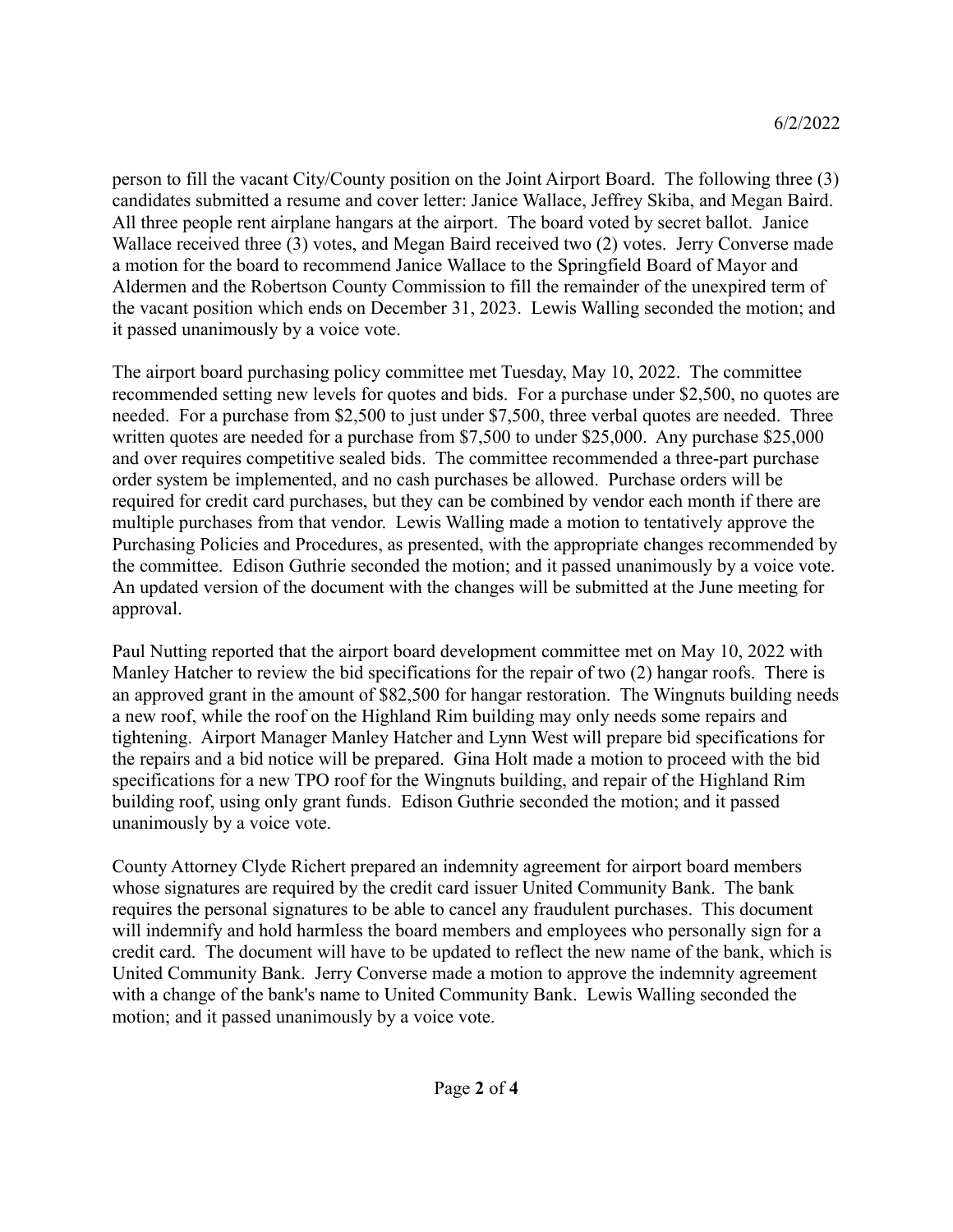Paul Nutting asked the board members if they wished to revisit their decision made at the previous regular meeting with regard to the use of the large conference room by Highland Rim Aviation for their summer aviation camps for young people. At the April board meeting, the board approved the use of the large conference room at no cost for Highland Rim for two weeks beginning in June. The board had previously agreed to supply the rooms at no charge due to the purpose of the camps being for education, and the Springfield-Robertson County Airport being recognized as a co-sponsor of the event. Highland Rim initially offered to pay \$1,000 for the room for two weeks, which would be a reduced rate from the standard \$50 per hour rental rate. There had been some concern expressed after last month's board meeting that since Highland Rim is charging students for the camps, it is a commercial as well as an educational program. The board discussed if they would be reversing what they had previously agreed to do if the board now imposed a fee for using the room. There has been no contract signed between the Airport and Highland Rim Aviation. Lewis Walling made a motion to rescind the previous action taken at the April meeting with regard to the rental of the conference room by Highland Rim Aviation. Gina Holt seconded the motion. The motion passed  $4 - 1$ , with Jerry Converse voting against the motion. Lewis Walling made a motion to allow Highland Rim Aviation to use the large conference room for \$1,000 for two weeks for two aviation camps and to include the Springfield – Robertson County Airport as a sponsor of the camps. Gina Holt seconded the motion. The motion passed  $4 - 1$ , with Jerry Converse voting against the motion.

Paul Nutting asked bookkeeper Carol Justice if she had compiled an adequate list of expenditures that could be reimbursed through the annual Maintenance Grant. She expressed confidence that she did. It was determined that no motion was required with regard to this agenda item. Staff will work with Justice Bookkeeping to submit the required paperwork to TDOT for reimbursement of annual maintenance expenditures amounting to \$15,000.

The board members discussed whether or not to submit documentation for the reimbursement of expenditures under the FAA Coronavirus Response Grant Program during the current fiscal year or to wait until another fiscal year. The grant ending date is January 19, 2024. William Burney of TDOT said in a prior board meeting that most airports are using the funds for personnel costs. The consensus of the board was to apply for the grant in this fiscal year and to apply the funds toward personnel expenses. Staff will work with Justice Bookkeeping to submit the required documentation to TDOT for reimbursement of expenses in the amount of \$13,000.

Paul Nutting led a discussion about continuing interim pay adjustments for the full-time airport staff. The board and staff discussed how long to continue the pay adjustments and what the staff was told about the adjustments by the former airport manager. Other airports could be surveyed to learn what their pay levels are for similar positions. The board should also pursue providing some benefits to the full-time employees. Edison Guthrie made a motion to extend the interim pay adjustments through the end of the fiscal year. Gina Holt seconded the motion; and it passed unanimously by a voice vote. Ryan Martin said the airport budget, as proposed, is in the city's